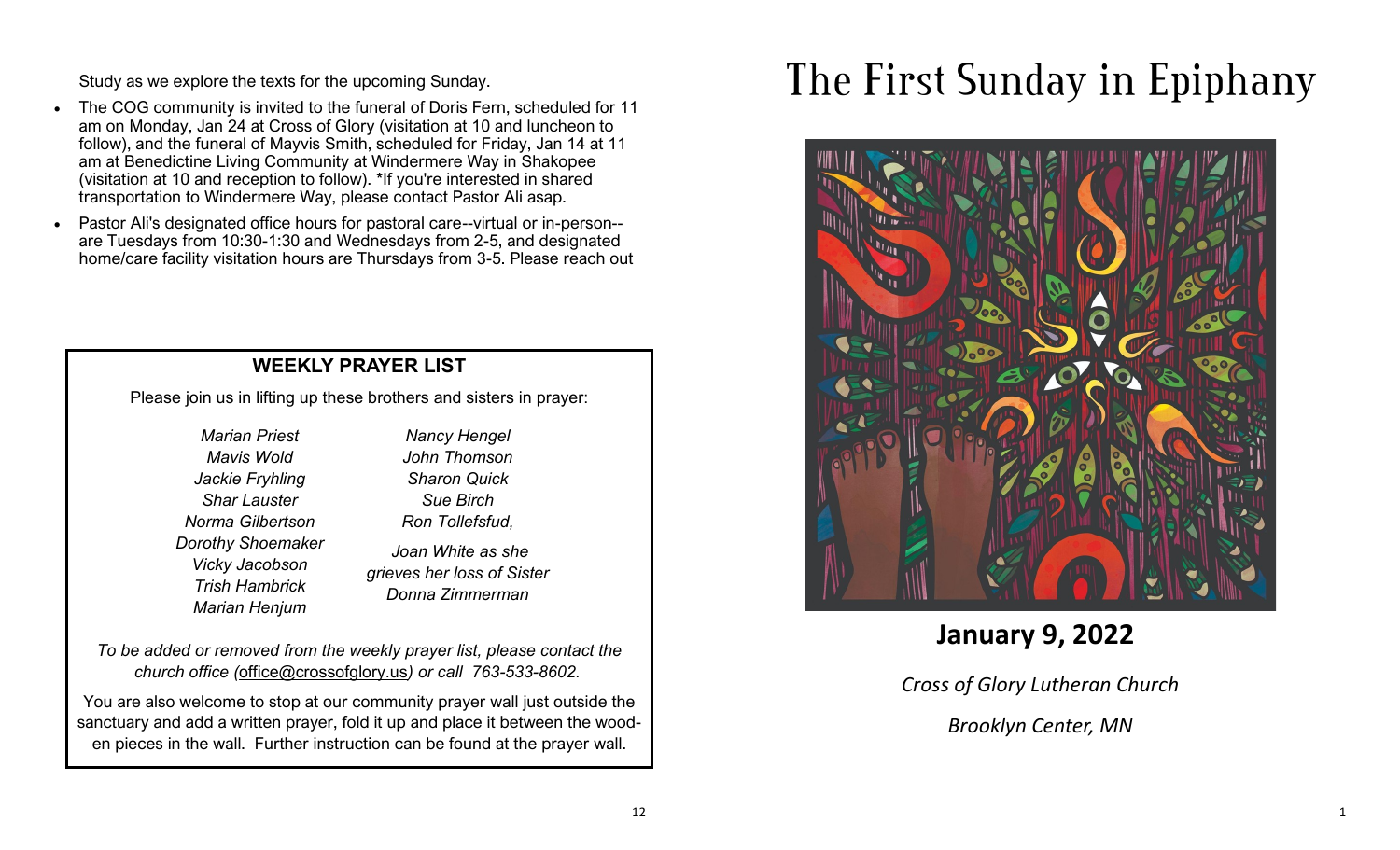#### **PRELUDE**

#### **WELCOME**

#### **CONFESSION + FORGIVENESS**

Blessed be the holy Trinity,  $+$  one God, who creates us, redeems us, and calls us by name. **Amen.** Let us confess our sin in the presence of God and of one another. Silence is kept for reflection. Most merciful God, **we confess that we have sinned against you and your beloved children. We have turned our faces away from your glory when it did not appear as we expected. We have rejected your word when it made us confront ourselves. We have failed to show hospitality to those you called us to welcome. Accept our repentance for the things we have done and the things we have left undone. For the sake of Jesus Christ, have mercy on us. Forgive us and lead us, that we may bathe in the glory of your Son born among us, and reflect your love for all creation. Amen.**

Rejoice in this good news:

In  $+$  Christ Jesus, your sins are forgiven. You are descendants of the Most High, adopted into the household of Christ, and inheritors of eternal life. Live as freed and forgiven children of God. **Amen.**

### **COMMUNITY ANNOUNCEMENTS**

- Mark your calendar: On Sunday, Jan 30th, all COG members are invited to take part in our annual congregational meeting. The meeting will take place in the sanctuary immediately following worship (approx 10:30 am). You're welcome to take part in person or online. If you have any questions about getting connected to Zoom, please reach out to Erik Haugland ( [erik](mailto:erikshaugland@hotmail.com)[shaugland@hotmail.com\).](mailto:erikshaugland@hotmail.com)
- All staff and committee chairs are invited to submit annual reports to Rachel [\(office@crossofglory.us\)](mailto:office@crossofglory.us) by tomorrow, Jan 10. Annual reports will be available to pick up on Sunday, Jan 16 or Jan 23, or anytime during the week (M-W 10-2) ahead of the meeting. Reports will also be made available electronically. If you'd like a hard copy mailed to you, please let Rachel know.
- 2021 fourth quarter giving statements will be mailed out in the coming days. If you do not need a copy sent to your home, or would prefer an electronic copy, please let Rachel know.
- All who are interested in learning more about Cross of Glory or joining are invited to a new member gathering and info session Sunday, Jan 23 at 10:30 am in the Fellowship Hall. Reach out to Pastor Ali ([atranvik@crossofglory.us\)](mailto:atranvik@crossofglory.us) for more info!
- We're still collecting applications for this summer's Youth Gathering in Minneapolis (July 24-28). Additionally, applications for Lutheran Volunteer Corps and Young Adults in Global Mission are now open. Let Pastor Ali know if you're interested in applying!
- We're grateful to welcome Rachel Marquardt as our interim administrative assistant. Please note: for the next couple of months, church office hours are M-W 10-2. If you need any administrative assistance, please email Rachel at [office@crossofglory.us](mailto:office@crossofglory.us) or call the church office at 763-533-8602. Application information for our new, long-term office role is now posted on our website [\(www.crossofglory.us\)](http://www.crossofglory.us/). Let Judy Lewis ([grambolewis@gmail.com\)](mailto:grambolewis@gmail.com) know if you have any questions.
- All are welcome to join us at 9:30 am, either in-person or via Zoom, for Bible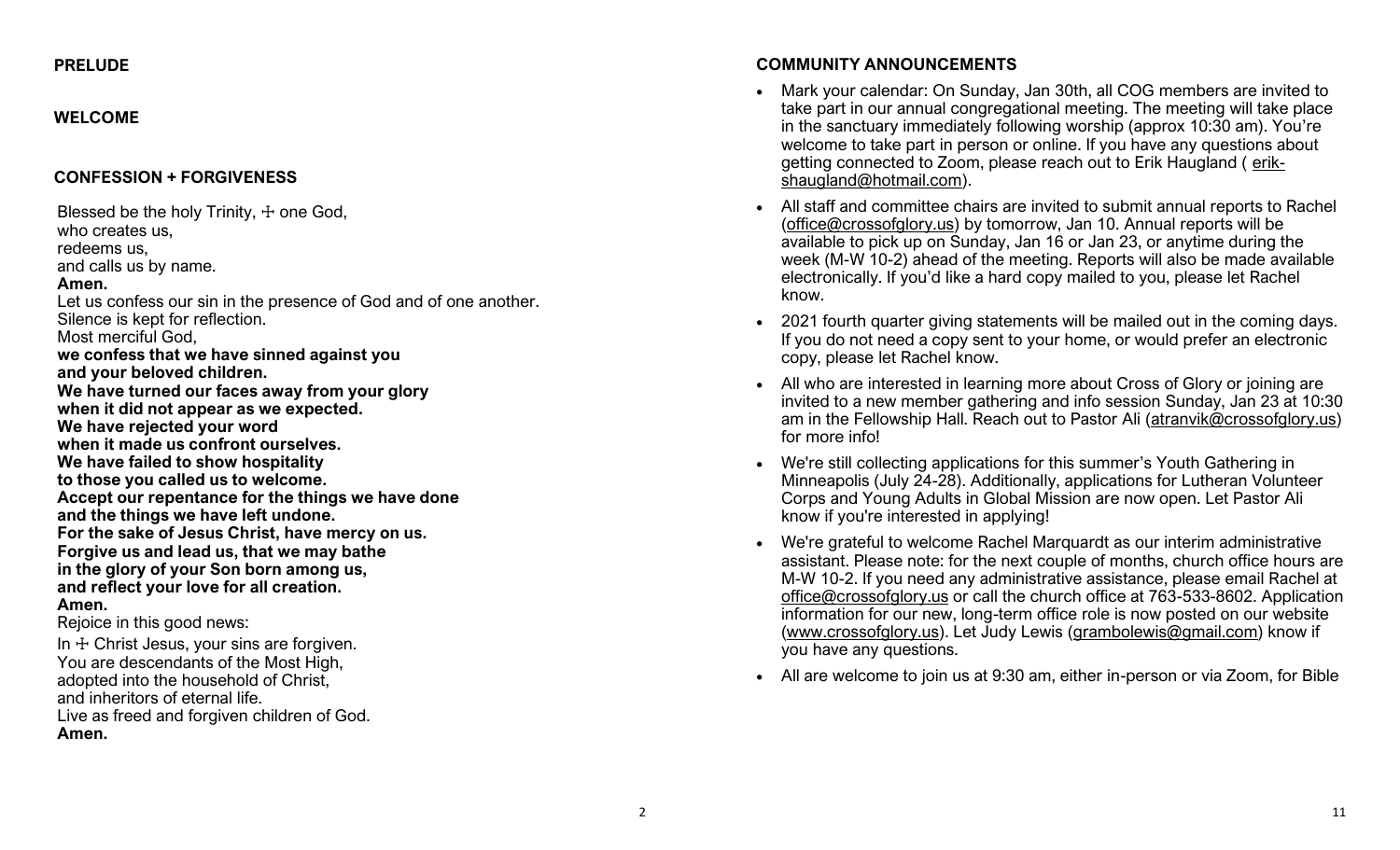### **DISMISSAL**

Go in peace, baptized and free. **Thanks to be God!**

### **POSTLUDE**

#### **WORSHIP LEADERSHIP**

Guest Pastor: Rev. Terri Elton Vocalist, choir, and handbell director: Keith J. Williams Pianist, vocalist, worship team director, tech director: Mark Trease Lector: Bruce Vukelich Greeters: Bruce and Sue Vukelich Communion Assistants: Technical Team: Ryan Bailey, Dawn Bailey, and Bill Bailey Ministers: The people of Cross of Glory

#### **MUSIC CREDITS**

The Order of Service is from Evangelical Lutheran Worship which is commended for use in the Evangelical Lutheran Church in America.

Sundays and Seasons © 2020 Augsburg Fortress. Reprinted by permission under Augsburg Fortress Liturgies Annual License #024779. All rights reserved.

**MUSIC Living Waters Cash/ Getty**

Verse 1 Are you thirsty Are you empty Come and drink these living waters Tired and broken Peace unspoken Rest beside these living waters

Verse 2 Christ is calling Find refreshing At the cross of living waters Lay your life down All the old gone Rise up in these living waters

**Chorus** There's a river that flows With mercy and love Bringing joy to the city of our God There our hope is secure Do not fear anymore Praise the Lord of living waters

Verse 3 Spirit moving Mercy washing Healing in these living waters Lead your children To the shoreline Life is in these living waters

Bridge Ooh Ooh Ooh Ooh Ooh Ooh

Verse 4 Are you thirsty Are you empty Come and drink these living waters Love forgiveness Vast and boundless Christ He is our living waters

Ending There our hope is secure Do not fear anymore Praise the Lord of living waters

#### **GREETING**

The grace of our Lord Jesus Christ, the love of God, and the communion of the Holy Spirit be with you all. **And also with you.**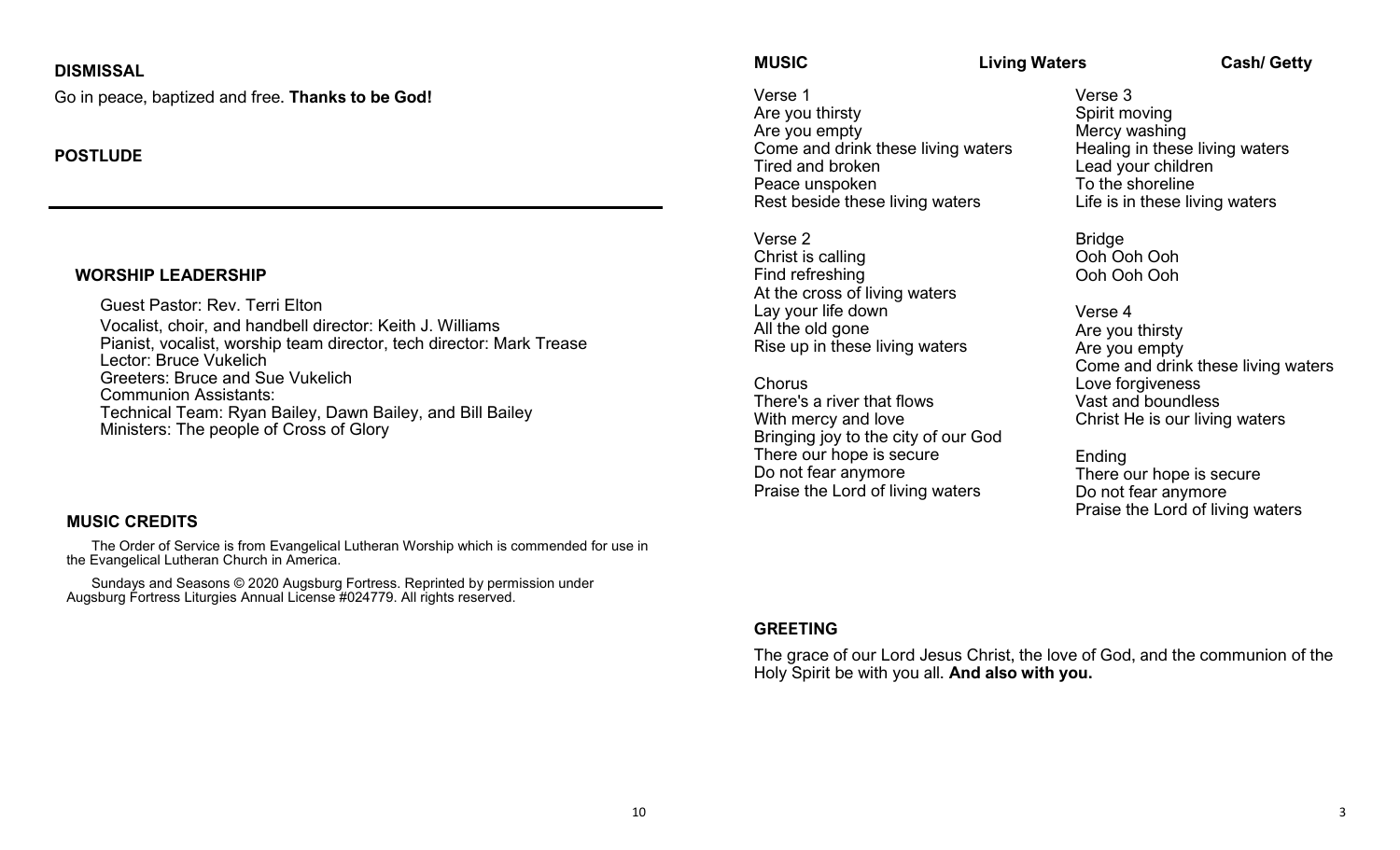**Verse 3**

ways

**MUSIC** Holy Spirit Getty/ Townsend

Gentleness that sows the path of peace Turn my strivings into works of grace Breath of God show Christ in all I do

Holy Spirit from creation's birth Giving life to all that God has made Show Your power once again on earth Cause Your church to hunger for Your

Let the fragrance of our pray'rs arise Lead us on the road of sacrifice That in unity the face of Christ May be clear for all the world to see

#### **Verse 1**

Holy Spirit living Breath of God Breathe new life into my willing soul Let the presence of the risen Lord Come renew my heart and make me whole

Cause Your word to come alive in me Give me faith for what I cannot see Give me passion for Your purity Holy Spirit breathe new life in me

#### **Verse 2**

Holy Spirit come abide within May Your joy be seen in all I do Love enough to cover ev'ry sin In each thought and deed and attitude Kindness to the greatest and the least

### **PRAYER OF THE DAY**

Almighty God, you anointed Jesus at his baptism with the Holy Spirit and revealed him as your beloved Son. Keep all who are born of water and the Spirit faithful in your service, that we may rejoice to be called children of God, through Jesus Christ, our Savior and Lord. **Amen.**

#### **MUSIC** God with Us Ingram/ Jordan **MUSIC**

#### **Verse 1**

Oh You've come to bring peace to be Love To be nearer to us You've come to bring life to be Light To shine brighter in us Oh Emmanuel God with us **Chorus** Our Deliverer You are Savior In Your presence we find our strength Over ev'rything our Redemption God with us

### **Verse 2** Oh You've come to be Hope to this world For Your honor and name

You are God with us

You are God with us

And You've come to take sin to bear shame And to conquer the grave Oh Emmanuel God with us **Ending** Oh God with us

#### **LORD'S PRAYER**

And now let us pray together the prayer that Jesus taught us...

**Our Father, who art in heaven, hallowed be thy name, thy kingdom come, thy will be done, on earth as it is in heaven. Give us this day our daily bread; and forgive us our trespasses, as we forgive those who trespass against us; and lead us not into temptation, but deliver us from evil. For thine is the kingdom, and the power, and the glory, forever and ever. Amen.**

### **ANNOUNCEMENTS**

#### **BLESSING**

God, who leads you in pathways of righteousness, who rejoices over you. and who calls you by name, ☩ bless your going out and your coming in, today and forever. **Amen.**

#### **MUSIC:** Christ, When For Us You Were Baptized #304 vs 1-4

- 1 Christ, when for us you were baptized, God's Spirit on you came, as peaceful as a dove, and yet as urgent as a flame, as urgent as a flame.
- 2 God called you, "My beloved Son"; you are God's servant true, sent to proclaim the reign of heav'n, God's holy will to do, God's holy will to do.
- 3 Straightway and steadfast until death you then obeyed the call to serve with free and willing heart, to give your life for all, to give your life for all.
- 4 Baptize us with your Spirit, Lord; your cross on us be signed, that likewise in God's service we may perfect freedom find, may perfect freedom find.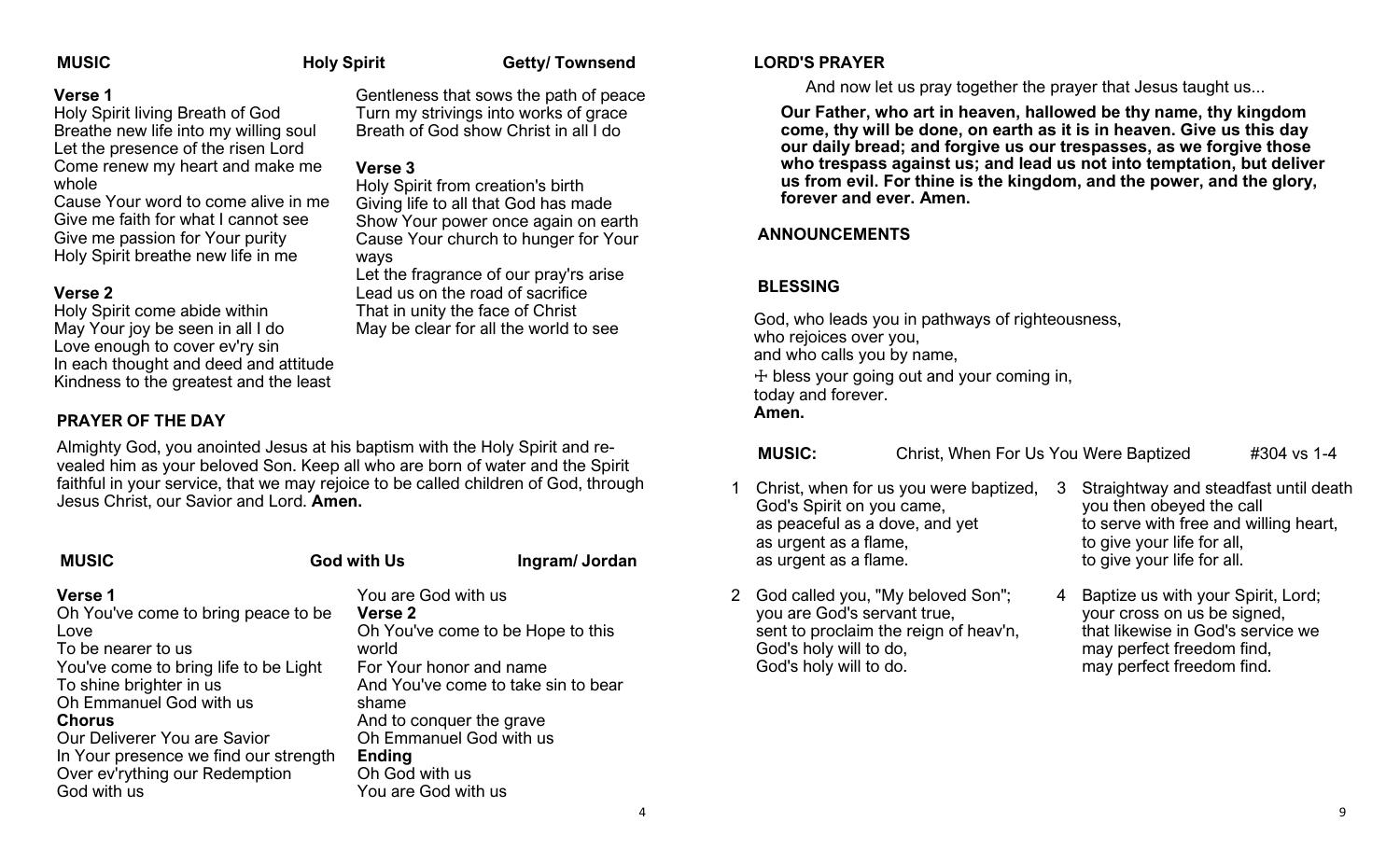#### **BLESSING OF THE OFFERING**

*Offering plates will not be passed around at this time. Please drop off offering before or after the services in the plates located just outside the sanctuary. If you're worshipping with us virtually, we invite you to make an offering by sending a check to the church or by visiting our secure online giving page at [www.crossofglory.us.](http://www.crossofglory.us/) Thank you for your generosity!*

| <b>MUSIC:</b> |                                                                                                                                   | This is the Spirit's Entry Now | #448 vs 1-4                                                                                                            |  |
|---------------|-----------------------------------------------------------------------------------------------------------------------------------|--------------------------------|------------------------------------------------------------------------------------------------------------------------|--|
|               | 1 This is the Spirit's entry now:<br>the water and the word,<br>the cross of Jesus on your brow,<br>the seal both felt and heard. |                                | 3 Let water be the sacred sign<br>that we must die each day<br>to rise again by his design<br>as foll'wers of his way. |  |

- 2 This miracle of life reborn comes from the Lord of breath; the sinless one from life was torn; our life comes through his death.
- 4 Renewing Spirit, hear our praise for your baptismal pow'r that washes us through all our days. Come, cleanse again this hour.

#### **PRAYERS OF THE PEOPLE**

The Spirit of the Lord is poured out upon us in abundance; so we are bold to pray for the church, the world, and all that God has made.

By the Holy Spirit, you gather your church and send it out in mission to share the good news of Jesus. Inspire your faithful people to be fervent in prayer and service, that all people know they are precious in God's sight. After each petition:

God of grace, **Hear our Prayer**

Since we have such great hope in your promises, O God, we lift these and all of our prayers to you in confidence and faith; through Jesus Christ our Savior. **Amen.**

#### **FIRST READING ISAIAH 43:1-7**

But now thus says the Lord, he who created you, O Jacob, he who formed you, O Israel:

Do not fear, for I have redeemed you; I have called you by name, you are mine.

When you pass through the waters, I will be with you:

 and through the rivers, they shall not overwhelm you;

when you walk through fire you shall not be burned,

 and the flame shall not consume you. For I am the Lord your God,

 the Holy One of Israel, your Saviour. I give Egypt as your ransom,

Ethiopia and Seba in exchange for

you.

Because you are precious in my sight, and honoured, and I love you, I give people in return for you,

 nations in exchange for your life. Do not fear, for I am with you;

 I will bring your offspring from the east,

 and from the west I will gather you; I will say to the north, 'Give them up',

 and to the south, 'Do not withhold; bring my sons from far away

 and my daughters from the end of the earth—

everyone who is called by my name, whom I created for my glory,

whom I formed and made.'

#### **SECOND READING ACTS 8:14-17**

Now when the apostles at Jerusalem heard that Samaria had accepted the word of God, they sent Peter and John to them. The two went down and prayed for them that they might receive the Holy Spirit (for as yet the Spirit had not come upon any of them; they had only been baptized in the name of the Lord Jesus). Then Peter and John laid their hands on them, and they received the Holy Spirit.

#### **SPECIAL MUSIC**